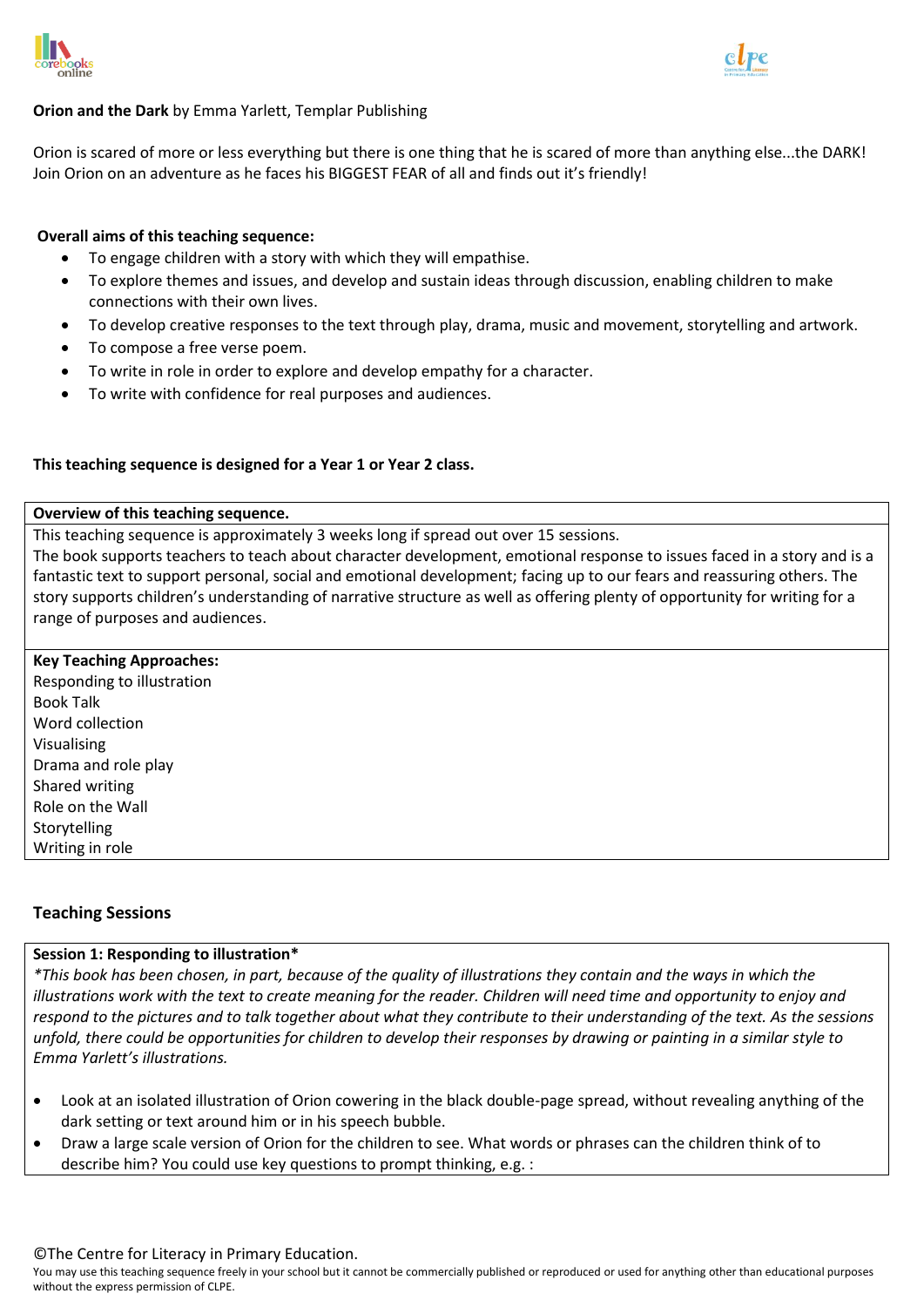



- $\overline{a}$ - *Who is he? What can you say about him?*
- *What is he looking at?*
- *What is he thinking?*
- *How does he feel? Why do you think this?*
- Provide small groups with the image on which to write around, annotating with thoughts about the character.
- This could lead into a more extended piece of character description.

## **Session 2: Reading aloud and exploring character, relating to personal experiences**

- Read aloud up to *'As far as I can see, the world is full of frightening things.'*
- Show the children the illustration of Orion's circle of fears and discuss what the children think of Orion now. Why do you think he has drawn the red circle around his fears?
- Explore each of Orion's fears within the circle, encouraging children's emotional responses to them. Some of Orion's fears may be amusing to one child but strike a chord with another. Encourage children to engage in discussion about Orion's fears, relating them to their own experiences. Model careful listening to and considering the views of others.
- Ask children to share their own fears within small groups. Children may have stories to share relating to their fears and feel reassured to find out that others share the same fears.
- Provide drawing materials for the children to draw their fears on pieces of paper, annotating with captions. Draw a large red circle upon which the children can stick them up with tape, emulating Orion's circle of fears:



## **Session 3: Shared\* and independent writing**

*\*Shared writing is possibly the most important way a teacher can help all the children to experience what it's like to be a writer. Acting as a scribe, the teacher works with a group of children to create a text together. Teacher and children work as active partners, talking together to share ideas while the teacher guides the children through all the descriptions that writers need to make and helps them shape their thoughts on paper.*

- Re-read the introduction again and consider more closely mum's view that Orion just has *'a big imagination and there's nothing to be frightened of...'* What do the children think that she means by this? Do the children agree with mum? Do they think this is helpful to Orion?
- Return to the idea that Orion has contained his fears. Why has he done this? What will happen to the circle as he grows up? How do they think they could help Orion?
- Ask the children to consider what advice they would give him or words of reassurance they might offer. Model writing a note to Orion through shared writing, scribing and extending the children's ideas.
- Children can go on to write their own notes to Orion. Encourage the children to rehearse their sentences orally with a partner before committing to writing.
- Children can read their notes to a response partner, making simple revisions before sealing them in envelopes and posting to Orion in a class post box.

## **Session 4: Shared reading**

- Prior to this session, prepare a letter from Orion in response to the children's notes, perhaps thanking them for their advice and reassurances but also intimating that he has a much bigger fear then those in the circle and he doubts they can help him with this...
- Have a member of the school admin team rush in to the classroom at the start of the session to bring the class the letter. Share reading the letter and ask the children to discuss what they think Orion could mean.
- Read the introduction together up to *'But there is one thing that scares me more than anything else...'*
- Ask the children to make predictions with regards to this fear, perhaps recording their predictions pictorially with

#### ©The Centre for Literacy in Primary Education.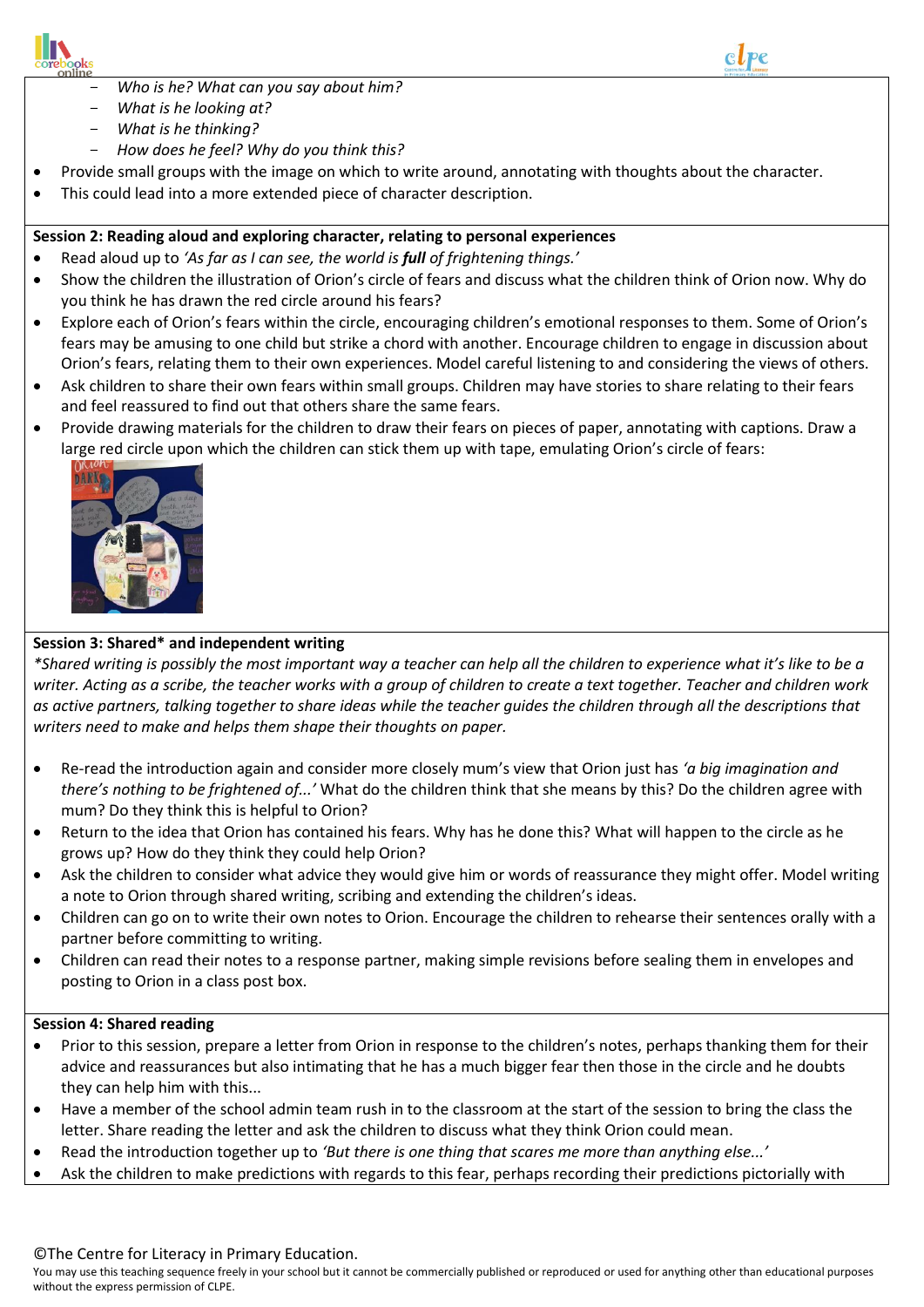

 $\overline{a}$ 



- Read aloud the story from the beginning, revealing his fear of the dark until 'I hate bedtime.'
- Give the children opportunity to look closely at Orion's failed solutions in small groups, comparing them with their earlier notes of advice.
	- *Do they look similar to their own solutions for him?*
	- *Why do they think they didn't work?*
	- *What do they think of Orion now?*
- Add new ideas to the image of him on display.

## **Sessions 4: Book Talk and drama – response to illustration then Freeze-frame\* Orion's bedtime**

*\*Freeze-frames are still images or a tableau. They can be used to enable groups of children to examine a key event or situation from a story and decide in detail how it could be represented. When presenting the freeze-frame, one of the group could act as a commentator to talk through what is happening in their version of the scene, or individual characters could be asked to speak their thoughts out loud.*

- Revisit the image of Orion at the foot of his staircase at bedtime. Ask the children to look closely and think of three things that they notice about the illustration and discuss them with a partner.
	- *Did anyone have similar ideas? How does this image make us feel? Why?*
	- *What do the children like or dislike about it?*
	- *Does anything puzzle them about what is happening or what they see?*
	- *Does it remind them of anything in real life or in stories?*
- Scribe the children's ideas around the image in a class journal. Use this to establish children's understanding and vocabulary relating to fears of the dark, mood and atmosphere. Annotate the image with their ideas in a class journal.
- Discuss what mum is doing as she calls, *"Goodnight Orion."* And how Orion feels as he calls, *"Goodnight Mum".* Ask pairs to re-enact this scene, extending the dialogue between Orion and his mum.
- Ask children to freeze-frame their scene, tapping individuals on the shoulder and asking them to voice their character's thoughts or speech. Scribe in thought or speech bubbles.
- Children can go on to orally rehearse the dialogue then create a play script through shared writing and then in their pairings. Features of play scripts need to be modelled before children write independently.

# **Session 5: Word collections\* – shades of intensity**

\**The making of word collections is a way of focusing on the language of a story or poem. Children could make collections of words that describe a particular character's feelings or they can collect words that describe a place or situation. Collecting words in this way helps children to have a more focused awareness of the ways language affects our perceptions and understandings of character and the ways in which the author creates the reader's response.*



- Revisit the bedtime scene and the annotated image in the class journal. Prepare an enlarged version of the staircase with Orion's dark bedroom door at the top and a word card 'scared' tacked somewhere around the middle step.
- Consider again how Orion feels about going to bed and how his feelings intensify as he moves further away from mum and higher up the staircase; closer to his dark bedroom. Encourage discussion as you elicit words from the children, scribing them onto blank cards.
- Discuss their position on the staircase relating to their intensity, including the original word, 'scared', e.g. 'afraid', 'scared', 'frightened', 'petrified'...

#### ©The Centre for Literacy in Primary Education.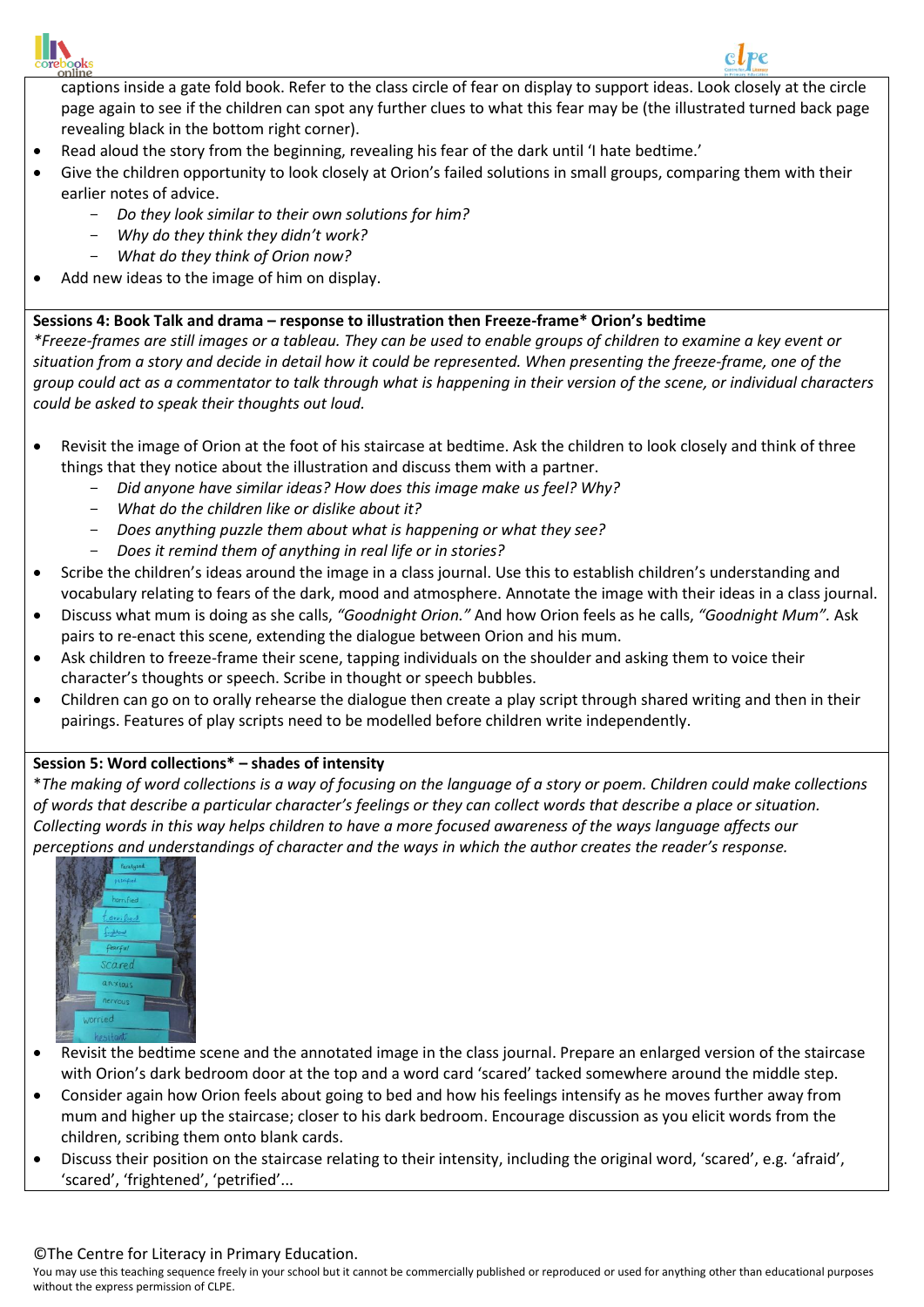

 $\overline{a}$  Children can continue this activity in smaller groups, adding and revising vocabulary on cards and discussing their position on their staircase. The position of the cards will inevitably shift throughout this activity as new words are chosen and the children become more practised in listening to others' views and justifying their own ideas regarding their shades of meaning and intensity.

## **Session 6: Visualising\*, artwork and annotating**

\**asking children to picture or to 'visualise' a character or place from a story is a way of encouraging them to move into a fictional world. Children can be asked to picture the scene in their mind's eye or 'walk around it' in their imagination. Once they have done so, they can bring it to life by describing it in words or recreating it in drawing or painting.*

- Ask the children to think about the dark. *How would Orion describe it? How do they feel about it themselves?*
- Provide pastels, charcoal and dark ink/water colours to draw and paint or the play dough and 'extras' to create the dark.
	- *What does it look like?*
	- *How does it sound?*
	- *How does it feel?*

The children can work individually or in collaboration.

- As they create their dark, play music to evoke mood and atmosphere, such as Danny Elfman's *Edward Scissorhands* 'The Castle on the Hill' (Link last accessed December 2014):
	- <https://www.youtube.com/watch?v=Y3W28bQGx9U&list=PL90E20CAC6D637D98&index=3>
- Ask the children to annotate their drawing or model with words and phrases describing the dark.







## **Session 7: Drama and movement leading to poetry**

- Inspired by their artwork and annotations, ask small groups of children to create the dark using movement and large swathes of black fabric. Stretchy fabric works well for this. Play the evocative music to maximise the range of movement and audience response.
- Groups can perform their dark dances to the class and children can be encouraged to discuss and interpret each of the performances, making links to choice of movement and their own experience of the dark.
- Further annotations can be made to the children's dark artwork.

#### **Session 8: Responding to poetry**

- Leading on from and as a response to the artwork, music and dance, ask each of the children to write a word or phrase to describe the dark on strips of black paper. This can be scribed or mediated by an adult if necessary.
- In their dance groups, agree on a sequence of the strips to compose a free verse, e.g.:

*Bleak Absorbing sight and sound Suffocating silence It swallows me.*

- Give time for groups to make revisions and edit the poem as response partners, reading aloud and rehearsing recital. How will you perform it as a group? Model how poetry performances can be enhanced through expression and creative effects.
- Ask each of the groups to perform their verse to the class, commenting on each of the recitals and the effect of performance, chosen vocabulary and editing.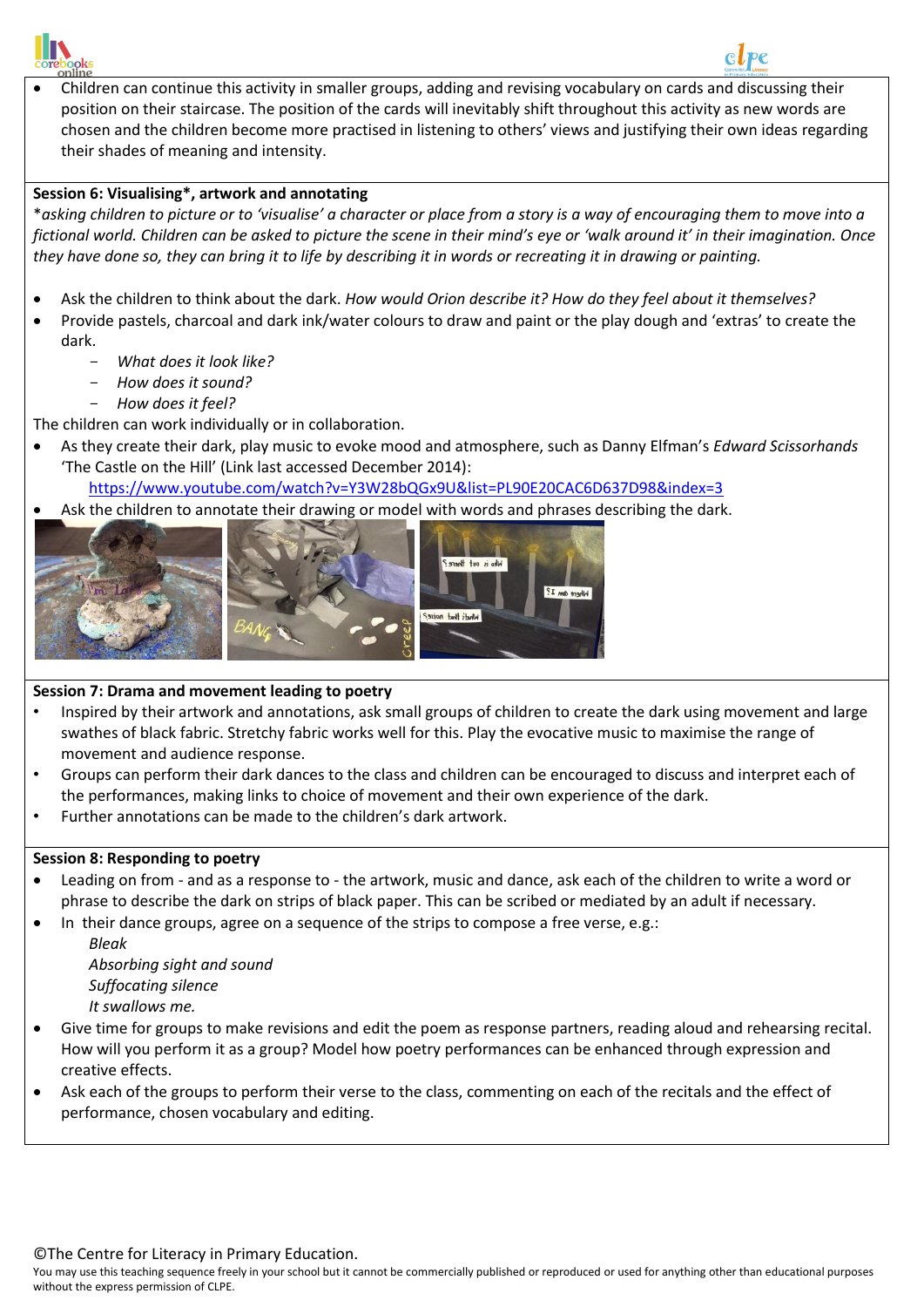



#### $\overline{a}$ **Session 9: Role on the Wall\* - Dark**

*\*Role on the wall is a technique that uses a displayed outline of the character to record feelings (inside the outline) and outward appearances (outside the outline) at various stopping points across the story. Using a different colour at each of the stopping points allows you to track changes in the character's emotional journey.* 







- Create a simple 'Role on the Wall'\* with a piece of black tissue paper or fabric on a display board.
- Ask children to suggest words and phrases they would use to describe the dark. It may include words and phrases alluding to fears of the dark as well as those ideas in defence of the dark. Scribe all suggestions around the outside of the black tissue/fabric.
- If the suggestions lead naturally to discussion, you may want to conduct a debate, modelling appropriate language and behaviour to demonstrate voicing opinion and justifying ideas as well as listening to and responding to the views of others.

## **Session 10: Reading aloud and 'Book Talk'\*– making predictions**

*\*discussion about books forms the foundations for working with texts. Children need frequent, regular and sustained opportunities to talk together about the books they are reading as a whole class. The more experience that have of talking together like this the better they het at making explicit the meanings that a text holds for them: a child quoted in Aiden Chambers' book 'Tell Me: Children, Reading and Talk' says "we don't know what we think about a book until we've talked about it." This booktalk is supportive to all readers and writers, but it is particularly effective for children who find literacy difficult. It helps the class as a whole to reach shared understandings and move towards a more dispassionate debate of ideas and issues. Throughout this teaching sequence, we offer suggestions for the sorts of questions that teachers and children might use in discussion. These questions are shown in italics.*

- Read aloud from the beginning of the book, pausing to elicit predictions at *'And a thing I'd never seen before dropped in for a visit.' What is this 'thing'? Is this what the children expected the Dark to look like?*
- Orion's response to this and the children's perceptions of the Dark could be explored further through by dramatising this scene in pairs and employing the the 'freeze -frame' technique. You could scribe children's ideas about the potential thoughts, feelings and speech of both Orion and the Dark around a copy of the image in the class journal.
- Read on until *'Dark could be my friend. And nobody (not even me) is scared of their best friend.'* Compare the events in the book to the predictions that the children made when the Dark dropped in.
	- *Tell me...is this what you thought would happen? Why/Why not?*
	- *Is there anything you particularly like/dislike about this? Why/why not?*
	- *Does it remind you of anything else in real life or in stories?*

## **Session 11: Re-reading, visualising and story boxes\***

\**story boxes create opportunities to revisit the themes and storylines of a particular story. Typically, they consist of a shoebox containing a range of small toys and inspirational objects. The box itself can be turned into a setting for the story using a variety of collage materials and with sides cut to fold down. However, the box is at its most effective when something intriguing or unexpected is added. Children can use the box to storytell the next episode of a story or create another story with a similar setting or characters.*

- Re-read the story from *'Dark asked me if I had stopped feeling afraid'* until *'And nobody (not even me) is scared of their best friend.'*
- Ask the children to imagine what would be like to fly across the night sky and into outer space. What would they see there? How would it feel? What would it sound like?
- Visit Google Earth and provide opportunity for the children to explore aerial photography such as that in books like

#### ©The Centre for Literacy in Primary Education.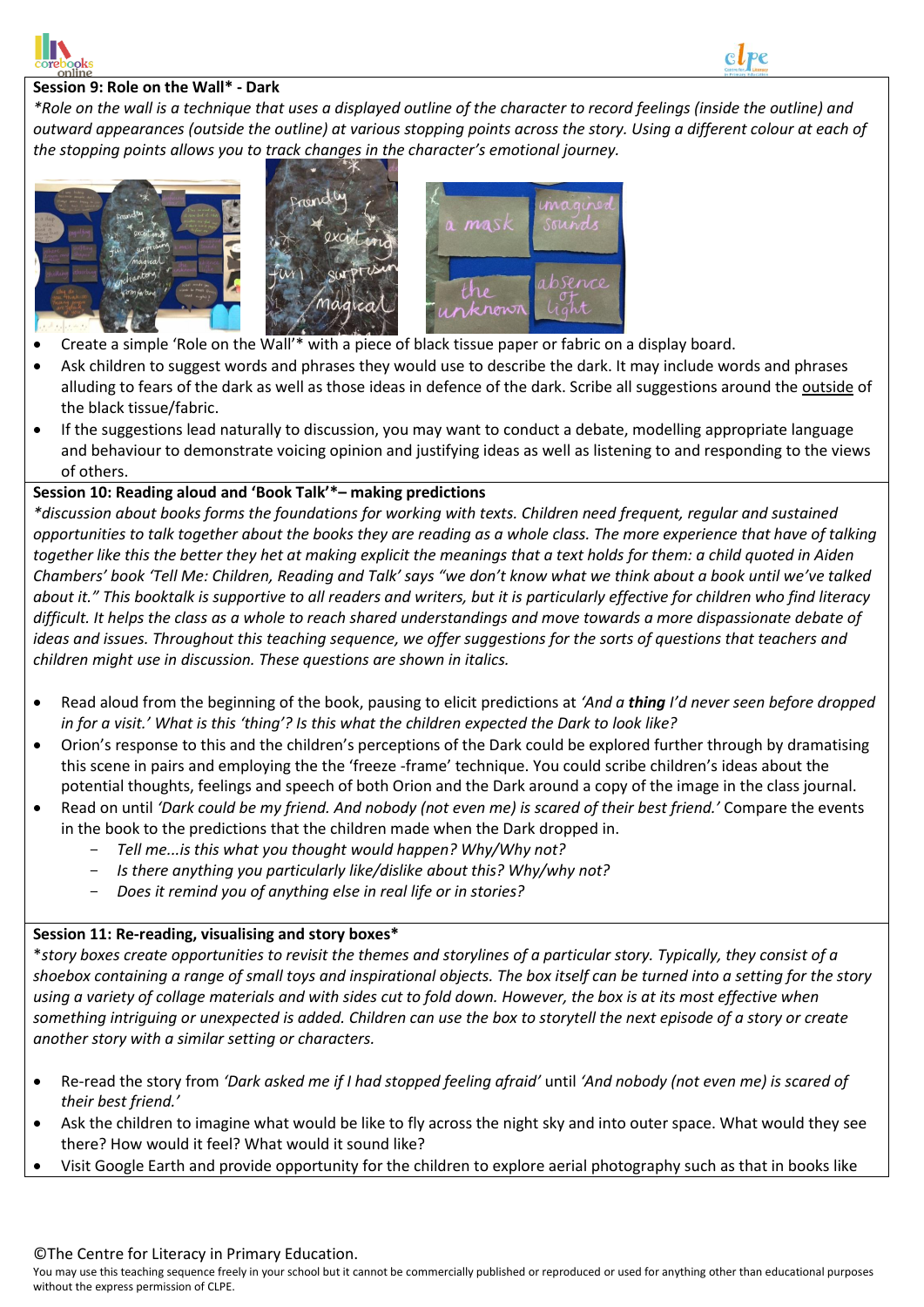

 $\overline{a}$ *The Earth from the Air* by Yann Arthus-Bertrand (Thames and Hudson) to experience looking at planet Earth from above. They could watch space scenes a[t https://www.youtube.com/watch?v=xdTSY7TiGxc,](https://www.youtube.com/watch?v=xdTSY7TiGxc) imagining themselves in the scene.

- You could provide resources, such as shoe boxes and art materials for the children to create their own space setting for small world play and re-enactment. The Dark could be made from salt dough and Orion a small world toy.
- Provide opportunity for the children to re-enact this part of the story within their small world space settings and create stories of their own.
- You could use this session to lead into research using non-fiction books to support the writing of fact-files or nonchronological reports about space.

## **Session 12: Re-reading and Role on the Wall – exploring Dark's character through the text**

- Prior to this session, prepare a large drawing of Dark to replace the black tissue/fabric Role on the Wall. The children could help with this by drawing and painting a space backdrop with a range of mark making materials on large black paper. The shape of Dark could be cut out afterwards with two eyes added.
- Read aloud the whole book together, from beginning to end. The children may well chime in with familiar or predictable text.
- What do the children think of the dark now? How have their views changed since meeting the character, Dark? Ask the children to consider words or phrases they could use to describe the dark now, discussing their reasoning and the evidence in the text and illustrations.
- Scribe the children's ideas on the inside of the Role on the Wall, perhaps in white pastel.
- Share reading the children's descriptions and compare to their initial perceptions.

## **Session 13: Storytelling and story mapping\* – puppets, small world or role play**

*\*making a story map is a way of retelling the story. It is a graphic means of breaking the story down into episodes and sequencing events. This kind of graphic representation helps children to hold on to the shape of the story more confidently so that they can re-tell it orally prior to writing. Children can also make story maps as a form of planning, to prepare for their own writing.*

- Revisit the children's reactions to the story, focusing on the aspects that they found most interesting or surprising. Retell the story, encouraging children to contribute.
- Remind the children that the main events are the principal things which happen in a story and they must be told in the right order for the story to make sense.
- Following the introduction to Orion and all his fears, concentrate on sequencing the main events, starting with the dark dropping in on him one night. Encourage the children to retell the story in stages, providing them with suitable adverbials to support their retelling, starting with '*But one night…'* from the book, as well as those collected with the children, such as: *'The night that changed everything...' 'And that's when something strange happened...' 'Outside my window...' etc.*
- Swiftly demonstrate how to map the story along a roll of backing paper to demonstrate the events and Orion's return to his bedroom in the morning. Label the story map with the adverbial phrases used in the oral retelling.
- In pairs, invite the children to draw a map of the story. Black backing/wall paper that can be rolled out as they draw and write in white chalk or pencils would be effective.
- When completed, ask the children to retell the story using their story maps. Encourage the children to draw on repeated phrases in their retelling and other techniques a storyteller might use to entertain the audience.
- Alternatively, you could provide props to support the retelling, such as magnetic illustrations, small world and puppets.

#### **Session 14: Drama – freeze-frame key events**

- Make a storytelling circle and 'pass the story around'. Stop at important parts of the story and ask children to go into the middle and create a freeze-frame of each scene.
- Tap children on the shoulder, paying particular attention to exploring Dark's point of view as the story unfolds.

#### ©The Centre for Literacy in Primary Education.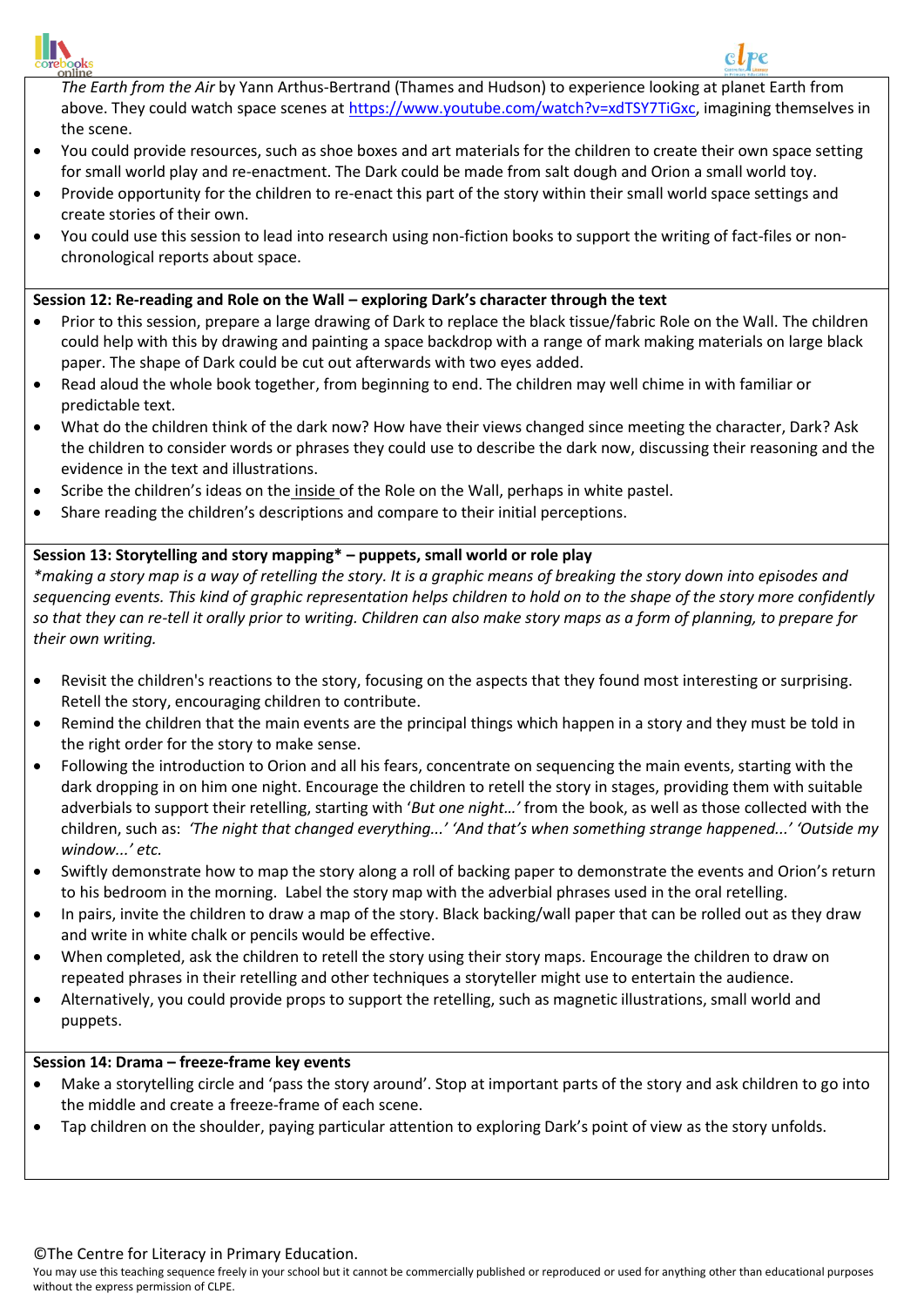

#### $\overline{a}$ **Session 15: Shared writing – composing questions for hot seating\* Dark**

*\*in hot seating, somebody role-plays a key character from a poem or story and is interviewed by the rest. This activity involves children in examining a character's motivation closely. Before the hot seating, children need to discuss what they want to know in order to identify questions and ideas that they want answering. If children have no experience of hot seating an adult will need to take the role.*

- Revisit key events in the story, this time taking Dark's viewpoint. Throughout this walk through of the book, ask the children to respond to and discuss prompts or questions such as:
	- *I wonder what Dark would say to Orion if he saw him at the foot of his stairs, shivering with fright?*
	- *Why do you think Orion had enough of you? How did that make you feel?*
- Discuss possible answers and responses from Dark's point of view.
- Tell the children that Dark will be visiting them next session to tell us the story from his point of view so it would be a good idea to have some questions prepared. Shared write a couple of questions, taking and extending suggestions from the children and modelling the writing process explicitly.
- Ask the children to think of questions that they have for Dark, orally rehearse them with a response partner and write them in preparation for Dark's visit.
- Review the collection of questions as a class, discussing those that might elicit the deeper responses, rather than a simple yes/no. Once more using shared writing to model the editing process, shifting closed questioning into open.

## **Session 16: Exploring character through drama – hot seating Dark**

- A member of staff or older child can visit the class in the guise of Dark, perhaps wearing dark clothing or a simple costume.
- Introduce Dark to the children and ask him to tell his story from his point of view. Provide illustrations of key events as story prompts for Dark to tell the story orally to the children.
- Following the storytelling, ask one or two confident children to ask Dark a question from the class collection. Scribe Dark's responses on speech bubbles next to the questions. Encourage less confident speakers to contribute to the hot seating, using questions they have rehearsed.
- You could follow this up by asking the children to have a go at being hot seated as Dark.

## **Session 17: Shared writing in role – Dark's story**

- Explain to the children that you think Dark deserves to have his story told.
- Use the storymap with annotations to help you begin to orally rehearse your first person recount in role as Dark. Give the children opportunities to offer up ideas, for example predictable phrases, feelings, time connectives, a closing sentence that says what happened in the end.
- Through paired talk, ask the children to retell the event orally from Dark's point of view.
- Through modelled and shared writing, compose a narrative recount using the annotated storymaps and model how to rehearse the sentences orally before writing.

## **Session 18-19: Drafting, editing and publishing – bookmaking\***

*\*publishing their work for an audience helps children to write more purposefully. Bookmaking provides a motivating context within which children can bring together their developing understanding of what written language is like; making written language meaningful as they construct their own texts. The decisions that all writers have to take and the processes of redrafting, editing and punctuation can be demonstrated and discussed as teachers and children write together in shared writing.*

- Ask children to write their own Dark stories. Pause at regular intervals, encouraging children to re-read sections of their text to check it makes sense and make simple revisions. Support them in doing this and ask children to work in pairs to read their finished draft to a partner.
- The finished work could be neatly published in handmade booklets.
- Children can read their narratives aloud to peers then, as a class, discuss how they compare to the original story.

## **Session 20: Responding to poetry**

With the children, write a list of all the reasons why people are often afraid of the dark. Review the list and discuss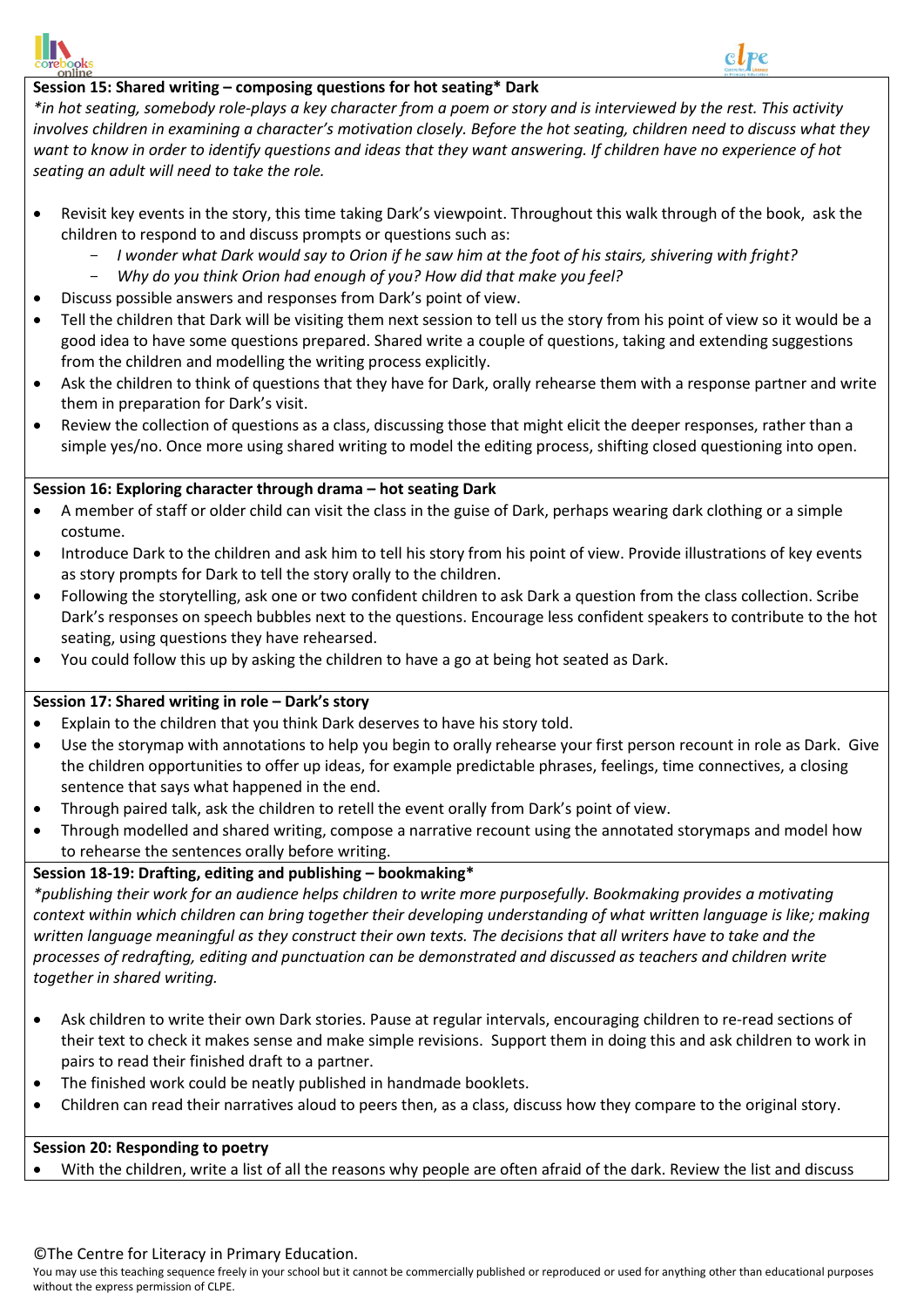

#### $\overline{a}$ whether it is based on real experience or those from stories. *Does Dark remind you of or make you think about any other stories?* The children may refer to books on display in the classroom, those from home or characters in comics as well as popular films and television programmes. Invite them to talk about events and characters in their own cultural frame of reference, ensuring they are valued by inviting them to add to the class display.

- Read aloud the poem, 'The Dark' on James Carter's website [\(http://www.jamescarterpoet.co.uk/poems.html#thedark\)](http://www.jamescarterpoet.co.uk/poems.html#thedark) from his collection of poems: *Cars Stars Electric Guitars* (currently out of print but perhaps available in your local library). The collection also houses the poem, 'The Light' which would make an interesting comparison.
- Read again, displaying the printed page enlarged. Discuss what the poem is saying and the similarities between the the message in the poem and what Orion eventually finds out about the dark.
- Elicit responses from the children, providing prompts such as:
- *What do you like about the poem?*
	- *Is there anything you dislike?*
	- *Which words or phrases are particularly memorable? Why is that?*
	- *Can you spot any pattern, repetition or rhyme in the poem?*
	- *Does anything puzzle you? Do you have any questions?*
	- *What message is the poet trying to convey? Does it remind you of anything else?*
- Record the children's responses in the shared class journal.
- Small groups of children could go on to learn a verse of the poem by heart to recite as part of the larger group, first marking the text for words and phrases that might be executed with particular intonation, expression or with actions that enhance the performance.

# **Session 21: Discussion and Debate** – **Conscience Alley\***

*\*Conscience Alley is a useful technique for exploring any kind of dilemma faced by a character, providing an opportunity to analyse a decisive moment in greater detail. The class forms two lines facing each other. One person (the teacher or a participant) takes the role of the protagonist and walks between the lines as each member of the group speaks their advice. It can be organised so that those on one side give opposing advice to those on the other. When the protagonist reaches the end of the alley, they make their decision.*

- Revisit and share reading James Carter's poem: 'The Dark'.
- Ask the children to work in pairs to find any words and phrases that they think are particularly effective in reassuring us about the dark; making us think differently if we were to be afraid of it. Support the children to pick out arguments that are used by both author and poet in favour of the dark.
- Children work in small groups to pull out arguments for and against the dark, supported by re-reading their own copies of the poem and the story. Groups create a list to counter each argument.
- Arrange the class into two lines opposite each other to form a 'conscience alley'; each child on one side to consider a compelling argument in favour of the dark, and those on the other to urge caution and instil fear. Invite a volunteer who is afraid of the dark to walk slowly through the alley towards an image of Orion at the foot of his staircase, listening to each of the arguments made by the children. When the volunteer arrives at Orion's 'bedroom', ask which side s/he is taking, identifying one compelling argument that may have swayed it.

# **Other ideas to use across the curriculum:**

**Science**

- Investigate the effect of light and dark on plant growth.
- Find out about nocturnal animals and the ways in which they adapt to suit the night time. How have these adaptations been replicated in design by humans, e.g. reflective cats' eyes?
- Learn how our eyes work and how darkness affects vision.
- Use the senses to cope in total darkness.
- Describe the physical properties of a variety of reflective, translucent and transparent materials.
- Learn about the sun as a light source and make charts and tables based on observations of the seasons and length of
- day. Compare with places where the seasonal patterns and length of day can differ significantly from our own.
- Monitor the effect of weather on light.

# ©The Centre for Literacy in Primary Education.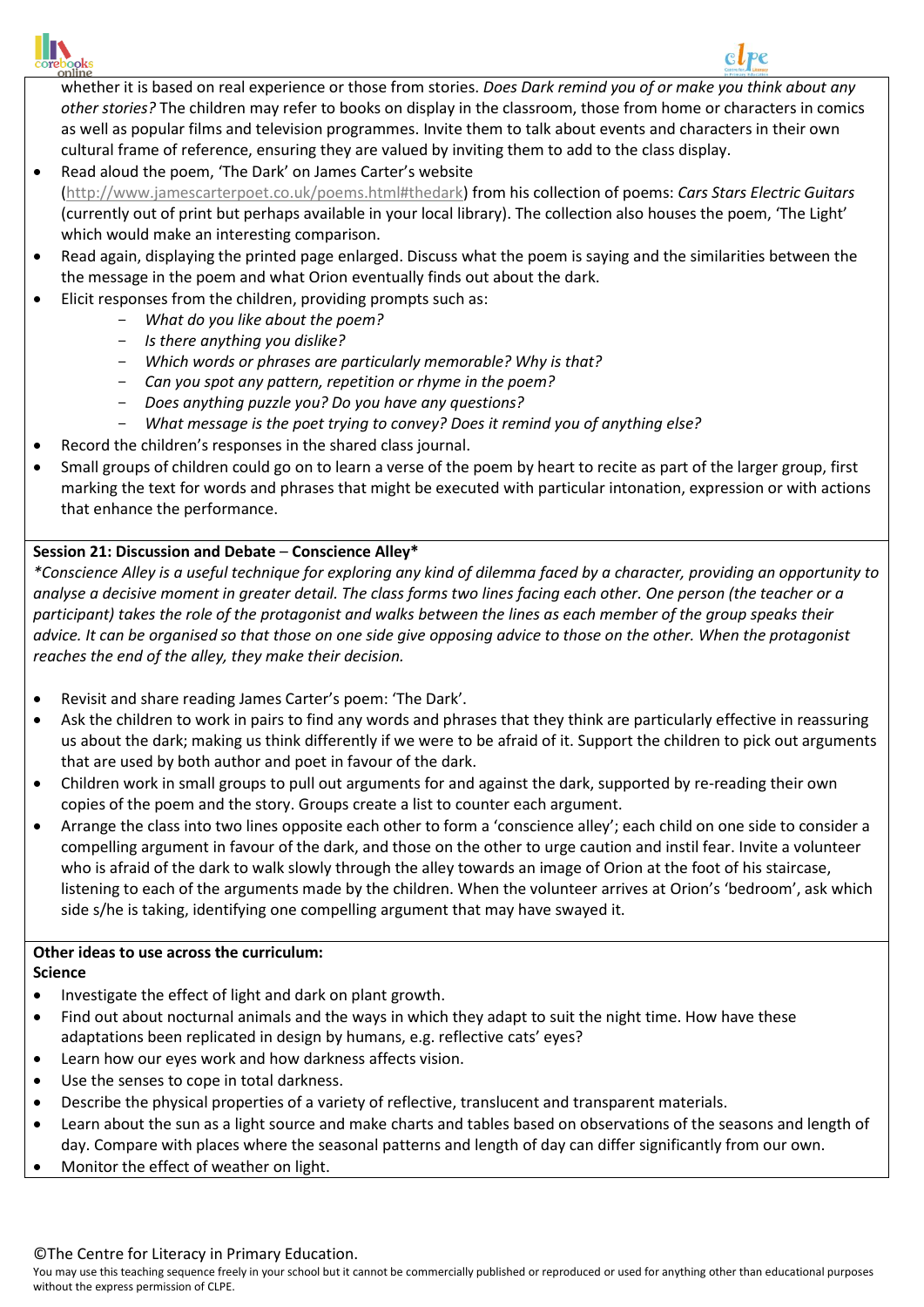

- $\overline{a}$ Explore simple electrical circuits when creating a light source.
- Create artwork inspired by a nocturnal animal and its habitat.

# **Geography**

- Investigate countries that experience differing seasons and periods of darkness.
- Debate: Where would you rather live and why?

## **Design and Technology**

- Use a range of tools and materials, collaborate to design and make:
	- a shadow puppet theatre with puppets
	- an object that incorporates a light source such as a torch or lampshade or model lighthouse
	- a camera obscura or pin hole camera
	- reflective cats' eyes
	- high visibility, reflective garments for night time
	- night vision goggles
- Writing outcomes might include: labels, lists and captions in designing and planning or instructions for others

## **Art and Design**

- Use a range of materials to design and make glow jars, light boxes, shadow installations, and other products alongside design and technology work (see above).
- Use drawing, painting and sculpture to develop and share ideas, experiences and imagination about the dark, our fears, shadows and light.
- Use a range of materials such as charcoal, drawing pencils, putty rubbers, ink and paint, and develop art and design techniques when exploring tone, creating shadows in still life and producing monochrome pieces of art.
- Study the work of Emma Yarlett and visit her website:<http://www.emmayarlett.com/>
- Learn and appreciate the work of artists both past and contemporary who explore light and dark, shadows and silhouettes. Children can describe the similarities and differences between different practices and disciplines and make links to their own work.

#### **Maths**

- Use and apply a range of mathematical skills when conducting weather and seasonal investigations.
- Investigate daylight hours different countries experience at certain points in the year then collect and interrogate the data.
- Estimate the number of dots in prepared glow jars, and create patterns or group numbers of dots together when designing their own.
- Investigate shapes and patterns in shadow play, including investigations into changing angles created by torchlight on various objects, doorways or pieces of furniture.

#### **Music**

- Listen to, respond to and understand music discuss choices of music for key moments in the story and incorporate in storytelling for effect.
- Compose, make and combine sounds musically to represent the dark or a traditionally dark place like a 'dark, dark wood'.
- Listen to or create a musical score for a trailer of *Orion and the Dark* either recorded on film or played in a live theatrical performance.

#### **P.E.**

- Explore, imitate and invent Orion's body language and how he moves throughout the house as the story unfolds.
- Choreograph, practise and perform a dance to music; depicting night and day, bedtime, nightmares or waking in the night, or simply depict the movements of the Dark or a fearful Orion.

#### **Computing**

- Film dance and drama, and take and use digital photographs to make books or present ideas about Orion or the Dark.
- Create short simple text using PowerPoint/Moviemaker that combines words with images (and sounds).
- Use the internet to research the dark; seasonal changes, artists, footage, instructions to make products.

## **Personal, Social and Emotional**

- Explore viewpoints; Orion's fears and what comforts him, the Dark's standpoint.
- Debate: Should Orion fear the darkness? Wouldn't it be better to get rid of darkness?
- Learn to empathise: Draw a Graph of Emotion to track Orion's feelings throughout the story and come to understand

# ©The Centre for Literacy in Primary Education.